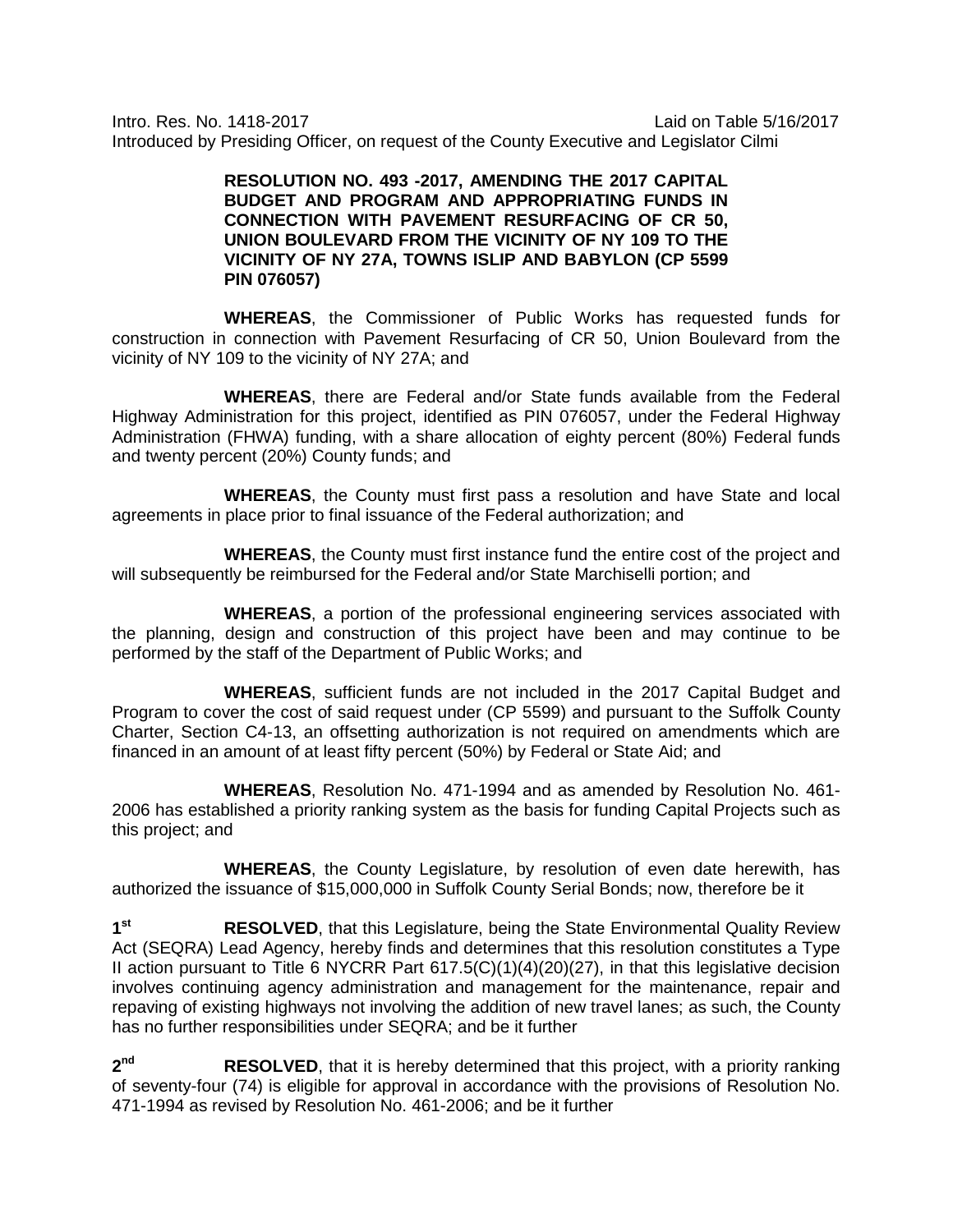**3<sup>rd</sup> RESOLVED**, that the County Department of Public Works is hereby authorized, empowered and directed to take such action as may be necessary to complete Pavement Resurfacing of CR 50, Union Boulevard from the vicinity of NY 109 to the vicinity of NY 27A, pursuant to Section C8-2 (A) of the Suffolk County Charter; and be it further

**4th RESOLVED**, that the 2017 Capital Budget and Program be and they are hereby amended as follows:

Project No.: 5599 Project Title: CR 50, Union Boulevard from the vicinity of NY 109 to the vicinity of NY 27A

|                 | Total<br>Est'd<br>Cost | Current<br>2017<br>Capital<br>Budget &<br>Program | Revised<br>2017<br>Capital<br>Budget &<br>Program |
|-----------------|------------------------|---------------------------------------------------|---------------------------------------------------|
| 3. Construction | \$15,000,000           | \$0 <sub>B</sub>                                  | \$3,000,000B                                      |
|                 |                        | \$0F                                              | \$12,000,000F                                     |
| <b>TOTAL</b>    | \$15,000,000           | \$0                                               | \$15,000,000                                      |

and be it further

**5th RESOLVED**, that the proceeds of \$3,000,000 in Suffolk County Serial Bonds be and they are hereby appropriated as follows:

| Project No.             | J.C. | <b>Project Title</b>                            | Amount      |
|-------------------------|------|-------------------------------------------------|-------------|
| 525-CAP-5599.319        | -50  | CR 50, Union Boulevard from the                 | \$3,000,000 |
| (Fund 001-Debt Service) |      | vicinity of NY 109 to the vicinity of<br>NY 27A |             |

and be it further

**6th RESOLVED**, that Federal Aid in the amount of \$12,000,000 be and it hereby is appropriated as follows:

| Project No.          | J.C. | <b>Project Title</b>                                                                      | Amount       |
|----------------------|------|-------------------------------------------------------------------------------------------|--------------|
| Ref-525-CAP-5599.319 | -50  | CR 50, Union Boulevard from the<br>vicinity of NY 109 to the vicinity of<br><b>NY 27A</b> | \$12,000,000 |

and be it further

7<sup>th</sup> RESOLVED, that the County Comptroller is directed to limit the serial bond borrowing to the County share of \$3,000,000; and be it further

8<sup>th</sup> RESOLVED, that the County Comptroller is hereby authorized and directed to accept Federal funding in the amount of \$12,000,000; and be it further

**9th RESOLVED**, that the County Comptroller is authorized to issue bond anticipation notes for the total Federal share of \$12,000,000; and be it further